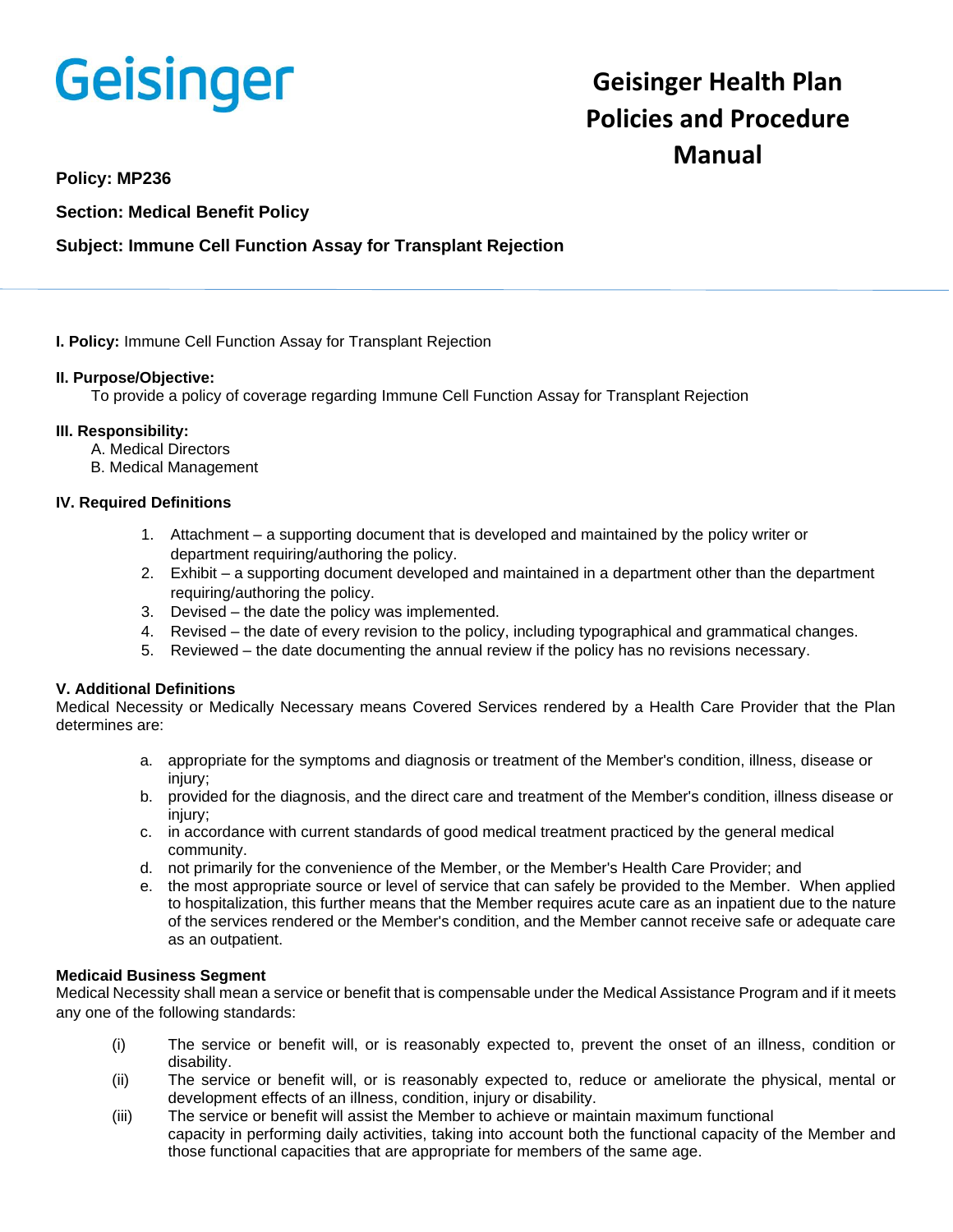#### **DESCRIPTION:**

Immune cell function assay is intended for use in the detection of cell mediated immunity (CMI) in patients undergoing immunosuppressive therapy post solid organ treatment. The assay is proposed to measure immune suppression and identify patients at risk for infection or rejection. The assay has also been proposed as a means of detecting insured individuals who may be at risk for transplant rejection *prior* to kidney or other solid organ transplantation.

**EXCLUSIONS:** The Plan does **NOT** provide coverage for the use of immune cell function assay for the measurement of organ transplant rejection following solid organ transplant because it is considered **experimental, investigational or unproven.** There is insufficient evidence in the peer-reviewed published medical literature to establish the effectiveness of this treatment on health outcomes when compared to established treatments or technologies.

The Plan does **NOT** provide coverage for the use of immune cell function assay for the identification of insured individuals at risk for rejection prior to kidney or any other solid organ transplantation because it is considered **experimental, investigational or unproven.** There is insufficient evidence in the peer-reviewed published medical literature to establish the effectiveness of this treatment on health outcomes when compared to established treatments or technologies.

### **SEE ALSO: MP168 Non-invasive Testing for Organ Transplant Rejection**

**Note: A complete description of the process by which a given technology or service is evaluated and determined to be experimental, investigational or unproven is outlined in MP 15 - Experimental Investigational or Unproven Services or Treatment.**

#### **CODING ASSOCIATED WITH: Immune Cell Function Assay for Transplant Rejection**

*The following codes are included below for informational purposes and may not be all inclusive. Inclusion of a procedure or device code(s) does not constitute or imply coverage nor does it imply or guarantee provider reimbursement. Coverage is determined by the member specific benefit plan document and any applicable laws regarding coverage of specific services. Please note that per Medicare coverage rules, only specific CPT/HCPCS Codes may be covered for the Medicare Business Segment. Please consult the CMS website at www.cms.gov or the local Medicare Administrative Carrier (MAC) for more information on Medicare coverage and coding requirements.*

86352 Cellular function assay involving stimulation (eg, mitogen or antigen) and detection of biomarker (eg, ATP**) note: this code is not covered when used to identify Immuknow™ PleximmuneTM, myTAIHEART or CU Index® testing. PleximmuneTM, CU Index®**

Current Procedural Terminology (CPT®) © American Medical Association: Chicago, IL

**Associated Key Words: Immune Cell Function Assay, Immuknow™, PleximmuneTM, myTAIHEART, CU Index®**

#### **LINE OF BUSINESS:**

**Eligibility and contract specific benefits, limitations and/or exclusions will apply. Coverage statements found in the line of business specific benefit document will supersede this policy. For Medicare, applicable LCD's and NCD's will supercede this policy. For PA Medicaid Business segment, this policy applies as written.**

#### **REFERENCES:**

Geisinger TAC Triage Committee. Immune Cell Function Assay August 2010.

Bhorade SM, Janata K, Vigneswaran WT, et al. Cylex ImmuKnow assay levels are lower in lung transplant recipients with infection. J Heart Lung Transplant. 2008;27(9):990-994.

Israeli M, Klein T, Sredni B, Avitzur Y, Mor E, Bar-Nathen N, Steinberg R, Dinari G & Shapiro R. ImmuKnow: A new parameter in Immune Monitoring of Pediatric Liver Transplantation Recipients. Liver Transplantation 2008: 14:893-898.

Rossano JW, Denfield SW, Kim JJ et al. Assessment of Cylex ImmuKnow Cell Function Assay in Pediatric Heart Transplantation Patients. J Heart & Lung Transplantation 2009:28(1).

Husain S, Raza K, Pilewski JM et al. Experience with Immune Monitoring in Lung Transplant Recipients: Correlation of Low Immune Function with Infection. Transplantation 2009; 87:1852-1857.

Humar A, Michaels M; AST ID Working Group on Infectious Disease Monitoring. American Society of Transplantation recommendations for screening, monitoring and reporting of infectious complications in immunosuppression trials in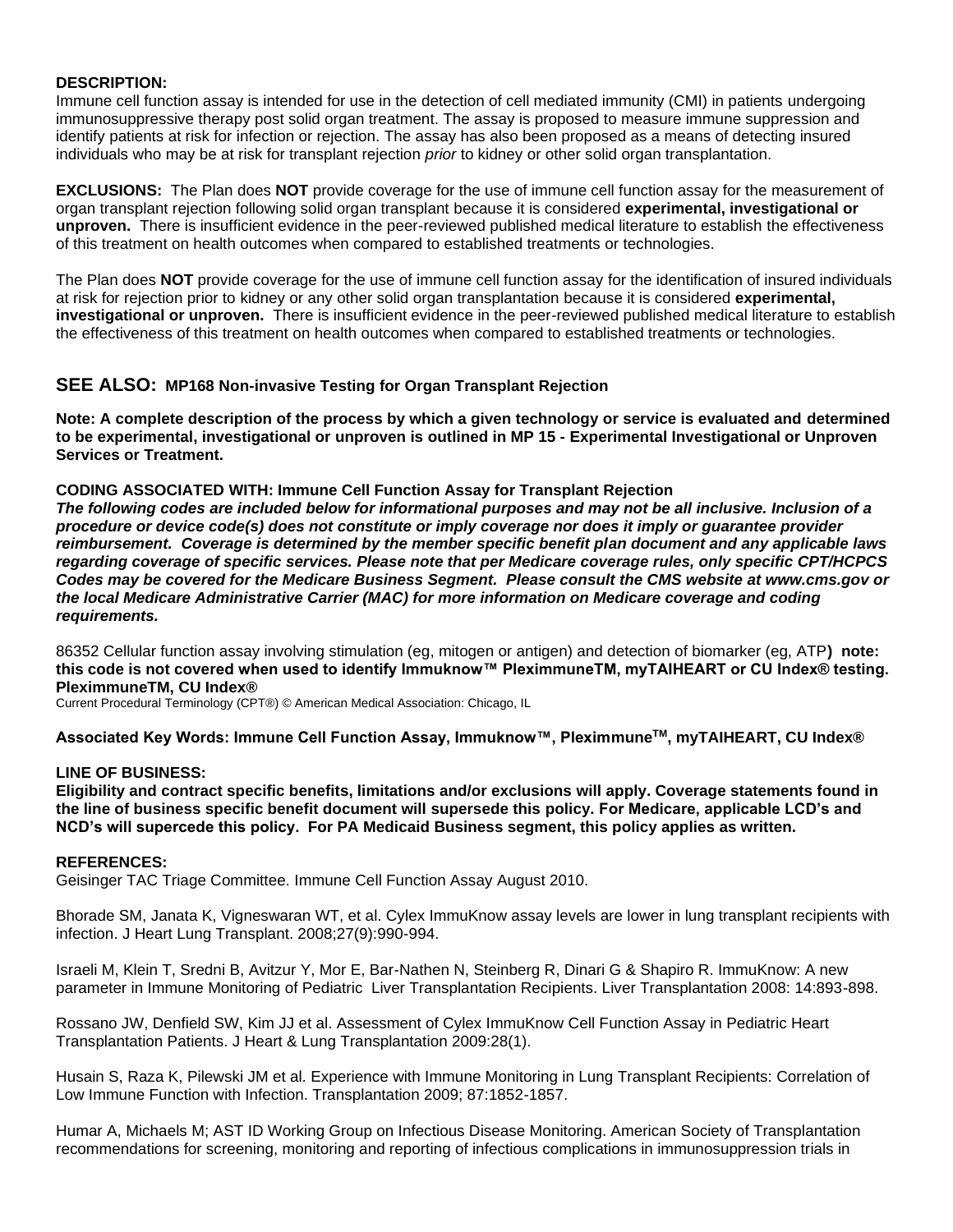recipients of organ transplantation. Am J Transplant. 2006; 6(2):262-274. Available at: [http://www.a-s](http://www.a-s-t.org/files/pdf/knowledge_center/guidelines/ast_monitoring_guidelines.pdf)[t.org/files/pdf/knowledge\\_center/guidelines/ast\\_monitoring\\_guidelines.pdf.](http://www.a-s-t.org/files/pdf/knowledge_center/guidelines/ast_monitoring_guidelines.pdf) Accessed August 5, 2010.

U.S. Food and Drug Administration (FDA). Cylex Immune Cell Function Assay. 510(k) Summary. K013169. Rockville, MD: FDA; April 2, 2002. Available at: [http://www.fda.gov/cdrh/pdf/k013169.pdf.](http://www.fda.gov/cdrh/pdf/k013169.pdf) Accessed August 5, 2010

Cylex Inc. ImmuKnow [website]. Columbia, MD: Cylex; 2008. Available at: [http://www.cylex.net/index.html.](http://www.cylex.net/index.html) Accessed August 5, 2010

Serban G, Whittaker V, Fan J, et al. Significance of immune cell function monitoring in renal transplantation after Thymoglobulin induction therapy. Hum Immunol. 2009;70(11):882-890.

Xue F, Zhang J, Han L, et al. Immune cell functional assay in monitoring of adult liver transplantation recipients with infection. Transplantation. 2010; 89(5):620-626.

[Huskey J,](http://www.ncbi.nlm.nih.gov/pubmed?term=Huskey%20J%5BAuthor%5D&cauthor=true&cauthor_uid=21088287) [Gralla J,](http://www.ncbi.nlm.nih.gov/pubmed?term=Gralla%20J%5BAuthor%5D&cauthor=true&cauthor_uid=21088287) [Wiseman AC.](http://www.ncbi.nlm.nih.gov/pubmed?term=Wiseman%20AC%5BAuthor%5D&cauthor=true&cauthor_uid=21088287) Single time point immune function assay (ImmuKnow) testing does not aid in the prediction of future opportunistic infections or acute rejection. [Clin J Am Soc Nephrol.](http://www.ncbi.nlm.nih.gov/pubmed/21088287) 2011 Feb;6(2):423-9.

[Rodrigo E,](http://www.ncbi.nlm.nih.gov/pubmed?term=Rodrigo%20E%5BAuthor%5D&cauthor=true&cauthor_uid=22740321) [López-Hoyos M,](http://www.ncbi.nlm.nih.gov/pubmed?term=L%C3%B3pez-Hoyos%20M%5BAuthor%5D&cauthor=true&cauthor_uid=22740321) [Corral M,](http://www.ncbi.nlm.nih.gov/pubmed?term=Corral%20M%5BAuthor%5D&cauthor=true&cauthor_uid=22740321) [Fábrega E,](http://www.ncbi.nlm.nih.gov/pubmed?term=F%C3%A1brega%20E%5BAuthor%5D&cauthor=true&cauthor_uid=22740321) [Fernández-Fresnedo G,](http://www.ncbi.nlm.nih.gov/pubmed?term=Fern%C3%A1ndez-Fresnedo%20G%5BAuthor%5D&cauthor=true&cauthor_uid=22740321) [San Segundo D,](http://www.ncbi.nlm.nih.gov/pubmed?term=San%20Segundo%20D%5BAuthor%5D&cauthor=true&cauthor_uid=22740321) [Piñera C,](http://www.ncbi.nlm.nih.gov/pubmed?term=Pi%C3%B1era%20C%5BAuthor%5D&cauthor=true&cauthor_uid=22740321) [Arias M](http://www.ncbi.nlm.nih.gov/pubmed?term=Arias%20M%5BAuthor%5D&cauthor=true&cauthor_uid=22740321) ImmuKnow as a diagnostic tool for predicting infection and acute rejection in adult liver transplant recipients: a systematic review and meta-analysis. [Liver Transpl.](http://www.ncbi.nlm.nih.gov/pubmed/22740321) 2012 Oct;18(10):1245-53.

[Ling X,](http://www.ncbi.nlm.nih.gov/pubmed?term=Ling%20X%5BAuthor%5D&cauthor=true&cauthor_uid=22357178) [Xiong J,](http://www.ncbi.nlm.nih.gov/pubmed?term=Xiong%20J%5BAuthor%5D&cauthor=true&cauthor_uid=22357178) [Liang W,](http://www.ncbi.nlm.nih.gov/pubmed?term=Liang%20W%5BAuthor%5D&cauthor=true&cauthor_uid=22357178) [Schroder PM,](http://www.ncbi.nlm.nih.gov/pubmed?term=Schroder%20PM%5BAuthor%5D&cauthor=true&cauthor_uid=22357178) [Wu L,](http://www.ncbi.nlm.nih.gov/pubmed?term=Wu%20L%5BAuthor%5D&cauthor=true&cauthor_uid=22357178) [Ju W,](http://www.ncbi.nlm.nih.gov/pubmed?term=Ju%20W%5BAuthor%5D&cauthor=true&cauthor_uid=22357178) [Kong Y,](http://www.ncbi.nlm.nih.gov/pubmed?term=Kong%20Y%5BAuthor%5D&cauthor=true&cauthor_uid=22357178) [Shang Y,](http://www.ncbi.nlm.nih.gov/pubmed?term=Shang%20Y%5BAuthor%5D&cauthor=true&cauthor_uid=22357178) [Guo Z,](http://www.ncbi.nlm.nih.gov/pubmed?term=Guo%20Z%5BAuthor%5D&cauthor=true&cauthor_uid=22357178) [He X.](http://www.ncbi.nlm.nih.gov/pubmed?term=He%20X%5BAuthor%5D&cauthor=true&cauthor_uid=22357178) Can immune cell function assay identify patients at risk of infection or rejection? A meta-analysis. Transplantation. 2012 Apr 15;93(7):737-43

Ravaioli M, Neri F, Lazzarotto T, et al. Immunosuppression Modifications Based on an Immune Response Assay: Results of a Randomized, Controlled Trial. Transplantation. Aug 2015;99(8):1625-1632.

Zheng K, Zhang JP, Tan JM, et al. Lack of clinical significance of the ImmuKnow(TM)-Cylex assay for the detection of cellular immune function in patients with renal cell carcinoma. Genet Mol Res. 2015;14(3):11543-11550

Chon WJ, Brennan DC. Investigational methods in the diagnosis of acute renal allograft rejection. UpToDate

Ryan CM, Chaudhuri A, Concepcion W, Grimm PC. Immune cell function assay does not identify biopsy-proven pediatric renal allograft rejection or infection. Pediatr Transplant. 2014;18(5):446-452.

Ashokkumar C, Soltys K, Mazariegos G, et al. Predicting cellular rejection with a cell-based assay: Preclinical evaluation in children. Transplantation. 2017;101(1):131-140.

Ravaioli M, Neri F, Lazzarotto T, Bertuzzo VR, et al. Immunosuppression modifications based on an immune response assay: Results of a randomized, controlled trial. Transplantation. 2015;99(8):1625-1632.

Whitlam JB, Ling L, Skene A, et al. Diagnostic application of kidney allograft-derived absolute cell-free DNA levels during transplant dysfunction. Am J Transplant. 2019;19(4):1037-1049.

Huang E, Sethi S, Peng A, et al. Early clinical experience using donor-derived cell-free DNA to detect rejection in kidney transplant recipients. Am J Transplant. 2019;19(6):1663-1670.

Oellerich M, Shipkova M, Asendorf T, et al. Absolute quantification of donor-derived cell-free DNA as a marker of rejection and graft injury in kidney transplantation: Results from a prospective observational study. Am J Transplant. 2019 May 7

Khush KK, Patel J, Pinney S, et al. Noninvasive detection of graft injury after heart transplant using donor-derived cell-free DNA: A prospective multicenter study. Am J Transplant. 2019 Mar 5

Weston, M. W., Rinde-Hoffman, D., & Lopez-Cepero, M. Monitoring cell-mediated immunity during immunosuppression reduction in heart transplant recipients with severe systemic infections. Clin Transplant, 2020;34(3), e13809.

Qin T, Gu X-G, Jeong S-S, et al. Impact of EBV infection and immune function assay for lymphoproliferative disorder in pediatric patients after liver transplantation: A single-center experience. Hepatobiliary Pancreat Dis Int. 2020;19(1):3-11.